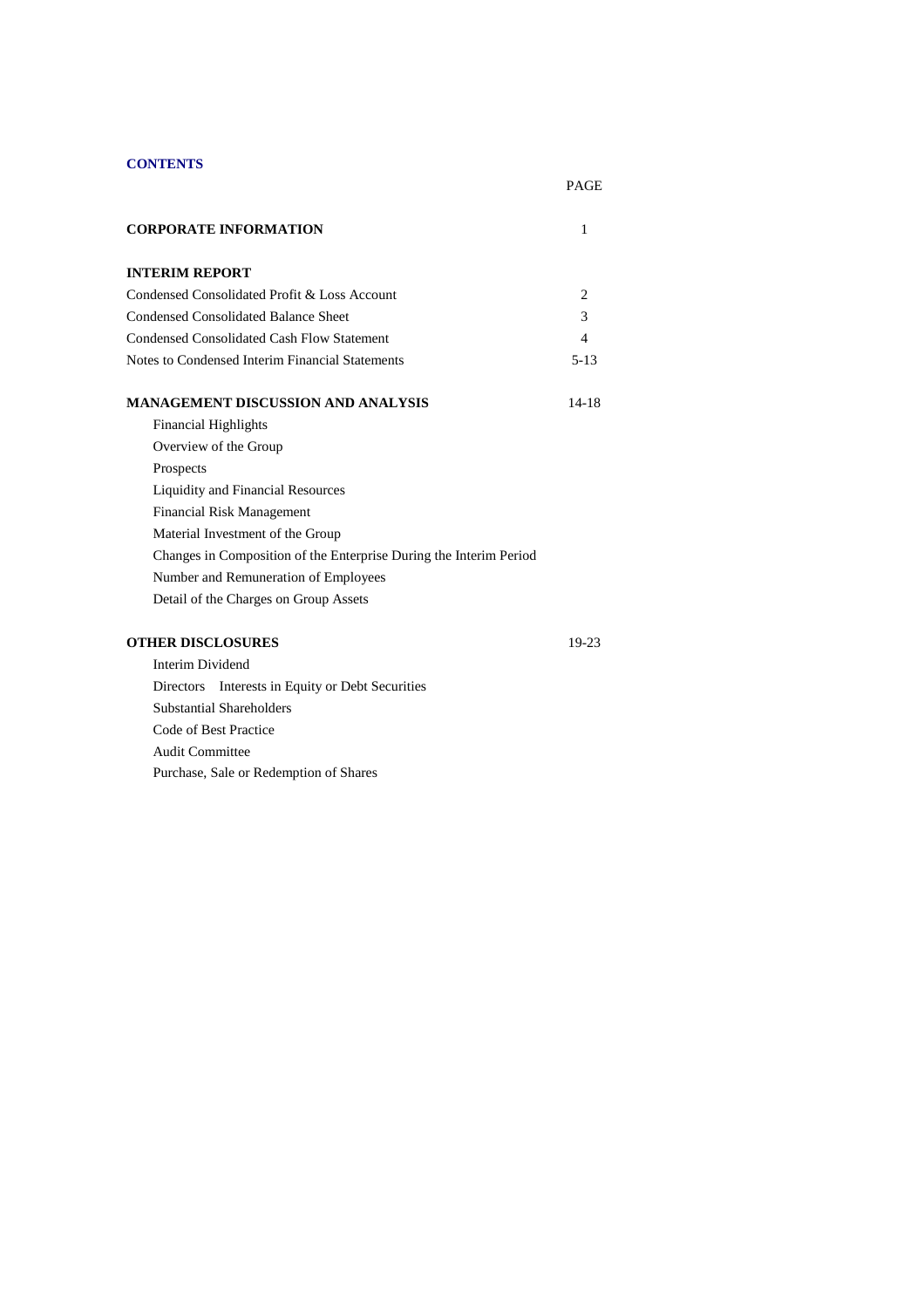### **CORPORATE INFORMATION**

### **Directors**

*Executive Directors*

Li Kuo Hsing *(Chairman)* Tong Hing Chi Chau Kei Leung

*Non-Executive Director*

Chan Ngan Piu

*Independent Non-Executive Directors*

Lee Man Kwong Cheung Kung Tai

### **Company secretary**

Tong Hing Chi

### **Registered office**

Clarendon House 2 Church Street Hamilton HM 11 Bermuda

#### **Head office and principal place of business**

Units 15-28, 17th Floor Metro Centre, Phase 1 32 Lam Hing Street Kowloon Bay Kowloon Hong Kong

### **Principal bankers**

The Hongkong & Shanghai Banking Corporation Limited The National Commercial Bank, Limited

#### **Auditors**

PricewaterhouseCoopers *Certified Public Accountants*

### **Principal share and warrant registrar and transfer office**

Butterfield Corporate Services Limited Rosebank Centre 14 Bermudiana Road Pembroke Bermuda

# **Hong Kong branch share registrar, warrants registrar and transfer office**

Tengis Limited 4/F Hutchison House 10 Harcourt Road Central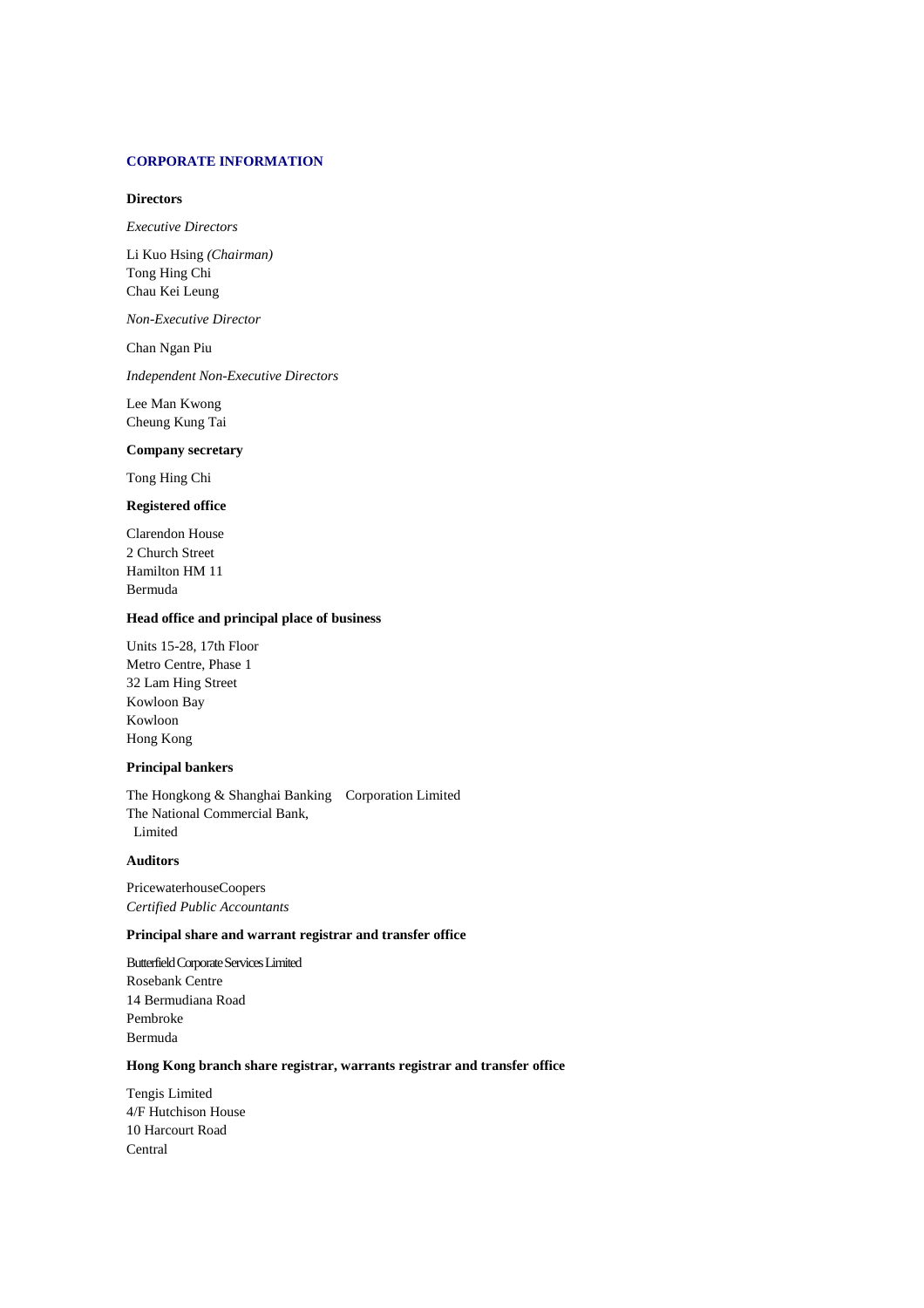Hong Kong

# **Audit committee**

Lee Man Kwong Cheung Kung Tai

# **Authorized representatives**

Li Kuo Hsing Tong Hing Chi

website : www.meiah.com e-mail : meiah@meiah.com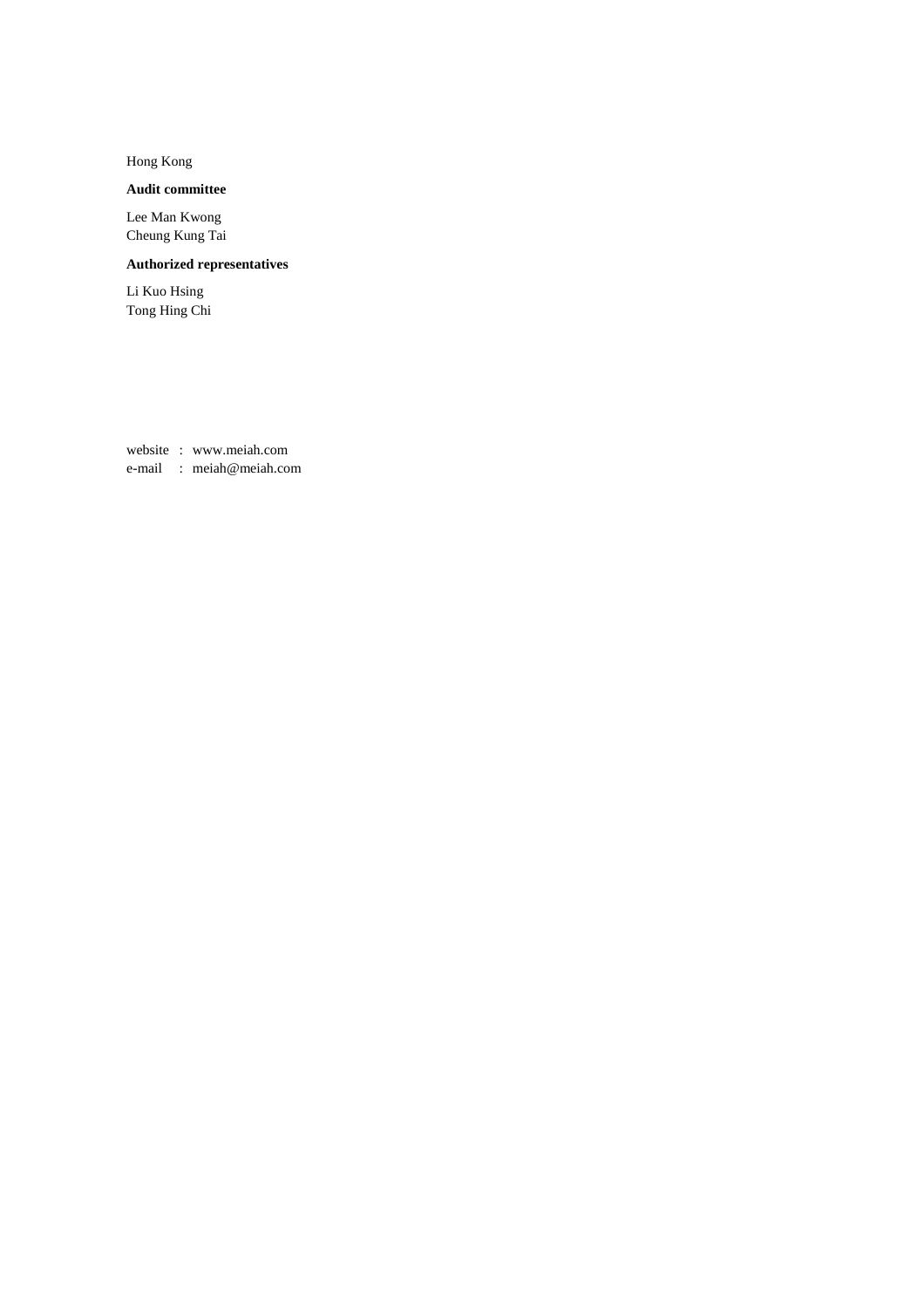The directors are pleased to present the Group\_s Interim Report and condensed accounts for the six months ended 30th September 2000. The consolidated profit and loss account, consolidated cash flow statement and consolidated statement of recognised gains and losses for the Company, its subsidiaries and associated companies (the \_Group\_) for the six months ended 30th September 2000, and the consolidated balance sheet of the Group as at 30th September 2000, all of which are unaudited and condensed, along with selected explanatory notes, are set out as follows:

#### **CONDENSED CONSOLIDATED PROFIT AND LOSS ACCOUNT**

|                                                 |                |                      | <b>Unaudited six months</b> |  |
|-------------------------------------------------|----------------|----------------------|-----------------------------|--|
|                                                 |                | ended 30th September |                             |  |
|                                                 |                | 2000                 | 1999                        |  |
|                                                 | <b>Note</b>    | <b>HK\$</b> 000      | <b>HK\$ 000</b>             |  |
| Turnover                                        | 2              | 109,422              | 90,659                      |  |
| Cost of sales                                   |                | (82,706)             | (76, 459)                   |  |
| Gross profit                                    |                | 26,716               | 14,200                      |  |
| Other revenues                                  |                | 10,260               | 5,775                       |  |
| Other income                                    | $\mathfrak{Z}$ | 6,563                |                             |  |
| Selling and marketing expenses                  |                | (6,789)              | (3,709)                     |  |
| Administrative expenses                         |                | (18,362)             | (16, 391)                   |  |
| Other expenses                                  |                | (65)                 | (871)                       |  |
| Operating profit/(loss)                         | $\mathfrak{Z}$ | 18,323               | (996)                       |  |
| Finance costs                                   |                | (1, 913)             | (1,858)                     |  |
| Share of loss of a jointly<br>controlled entity |                | (791)                | (1,598)                     |  |
| Share of losses less profits of                 |                |                      |                             |  |
| associated companies                            |                | (12, 246)            | 1,633                       |  |
| Profit/(loss) before taxation                   |                | 3,373                | (2,819)                     |  |
| Taxation                                        | $\overline{4}$ |                      |                             |  |
| Profit/(loss) attributable to shareholders      |                | 3,373                | (2,819)                     |  |
| Basic earnings/(loss) per share                 | 5              | 1.31 cents           | $(1.59)$ cents              |  |

No statement of recognised gains and losses is presented as profit after taxation of HK\$3,373,000 (1999: loss of HK\$2,819,000) shown above is the only component.

### **CONDENSED CONSOLIDATED BALANCE SHEETS**

|                                         | <b>Notes</b> | <b>Unaudited</b><br>30th<br><b>September</b><br>2000<br><b>HK\$</b> 000 | 31st<br>March<br>2000<br><b>HK\$_000</b> |
|-----------------------------------------|--------------|-------------------------------------------------------------------------|------------------------------------------|
| Fixed assets                            |              | 171,332                                                                 | 143,668                                  |
| Interest in a jointly controlled entity |              | 4,000                                                                   | 4,415                                    |
| Associated companies                    |              | 56,417                                                                  | 52,047                                   |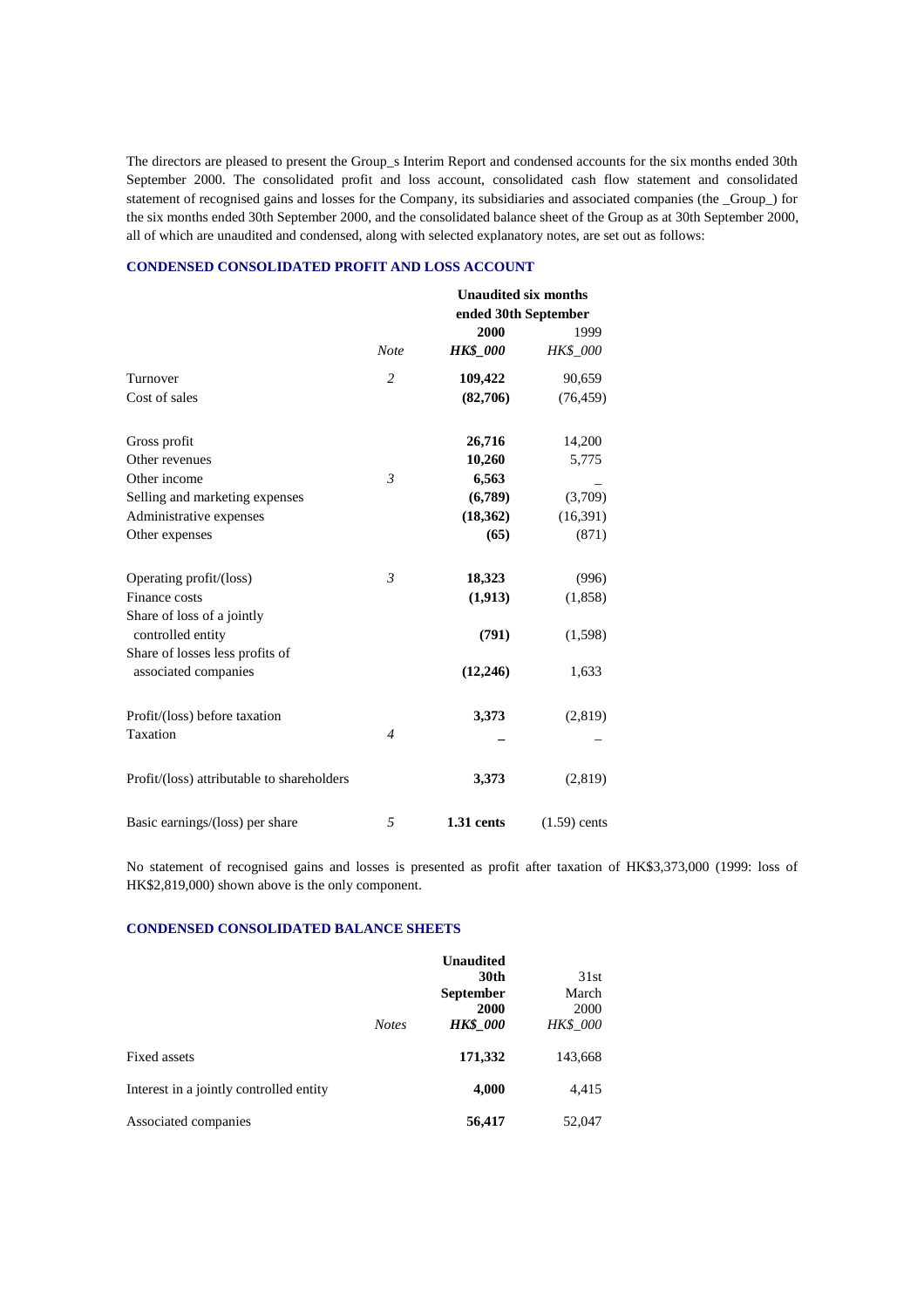| Investment securities                                                                                                                                                                                                         |                  | 9,808                                                                              | 10,110                                                                             |
|-------------------------------------------------------------------------------------------------------------------------------------------------------------------------------------------------------------------------------|------------------|------------------------------------------------------------------------------------|------------------------------------------------------------------------------------|
| Film rights and films in progress                                                                                                                                                                                             |                  | 69,763                                                                             | 57,789                                                                             |
| Pledged bank deposits                                                                                                                                                                                                         |                  |                                                                                    | 14,000                                                                             |
| Deposit for acquisition of additional<br>interest in an associated company                                                                                                                                                    |                  |                                                                                    | 8,000                                                                              |
| <b>Current assets</b><br>Inventories<br>Film sub-licensing rights and deposits<br>Accounts receivable<br>Prepayments, deposits and other<br>receivables<br>Bank balances and cash<br>Other current assets                     | 6                | 14,661<br>69,911<br>30,681<br>34,003<br>225<br>753                                 | 16,470<br>64,078<br>17,394<br>16,951<br>39,389<br>660                              |
|                                                                                                                                                                                                                               |                  | 150,234                                                                            | 154,942                                                                            |
| Current liabilities<br>Accounts payable<br>Receipts in advance and accruals<br>Bills payable<br>Bank overdrafts _ secured<br>Bank overdrafts _ unsecured<br>Current portion of long-term<br>liabilities<br>Net current assets | 7<br>8           | 9,232<br>29,917<br>4,469<br>11,067<br>323<br>16,048<br>71,056<br>79,178<br>390,498 | 9,877<br>17,212<br>6,210<br>8,683<br>216<br>12,442<br>54,640<br>100,302<br>390,331 |
| Financed by:                                                                                                                                                                                                                  |                  |                                                                                    |                                                                                    |
| Share capital                                                                                                                                                                                                                 | 9                | 25,704                                                                             | 25,704                                                                             |
| Reserves                                                                                                                                                                                                                      | 10               | 355,814                                                                            | 352,441                                                                            |
| Shareholders_funds                                                                                                                                                                                                            |                  | 381,518                                                                            | 378,145                                                                            |
| Long-term liabilities                                                                                                                                                                                                         | $\boldsymbol{8}$ | 8,980                                                                              | 12,186                                                                             |
|                                                                                                                                                                                                                               |                  | 390,498                                                                            | 390,331                                                                            |

# **CONDENSED CONSOLIDATED CASH FLOW STATEMENT**

**Unaudited six months ended**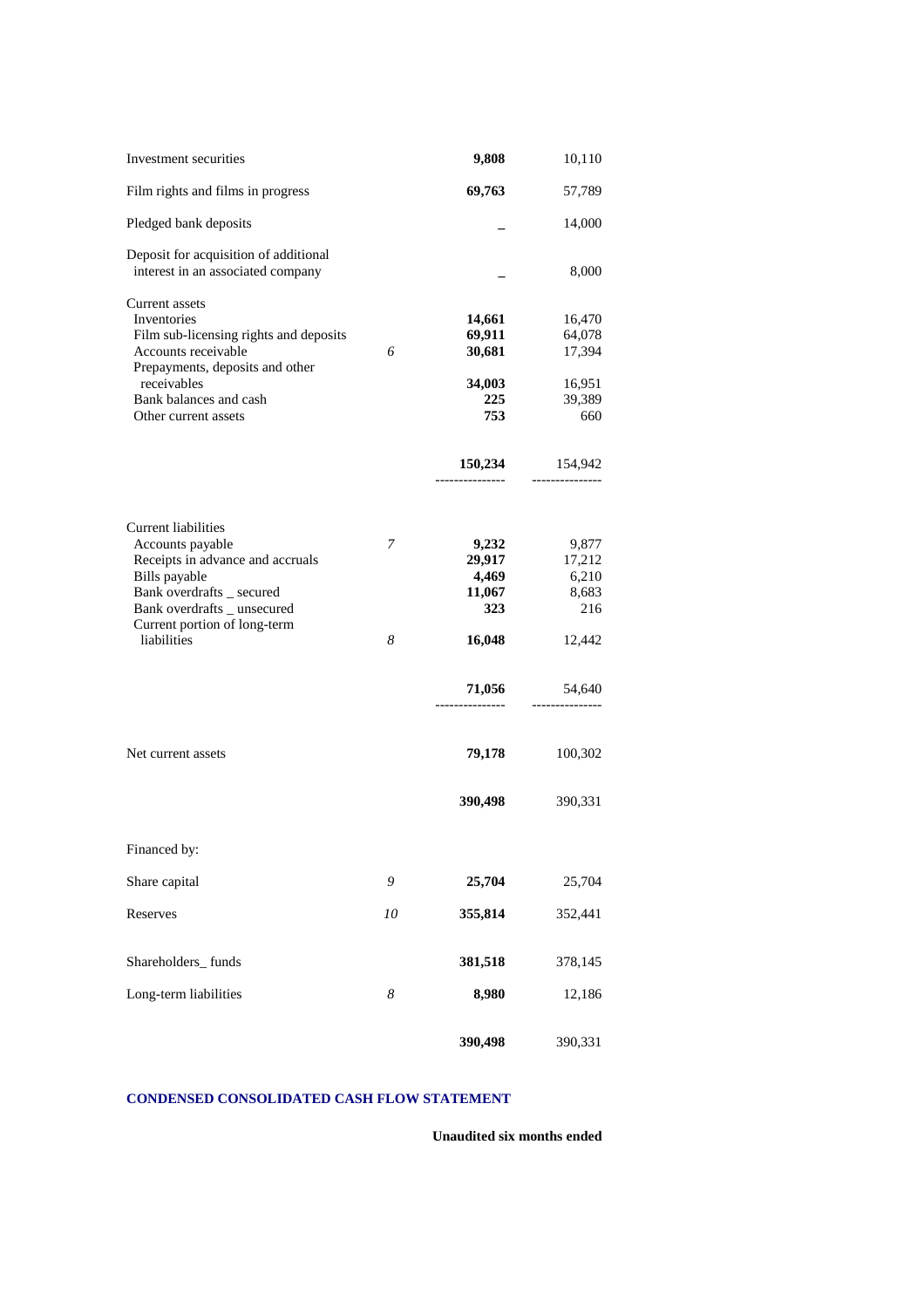|                                                                          | 30th September 2000<br><b>HK\$_000</b> |
|--------------------------------------------------------------------------|----------------------------------------|
| Net cash inflow from operating activities                                | 4,738                                  |
| Net cash outflow from returns on investments<br>and servicing of finance | (1,277)                                |
| Tax refunded                                                             | 410                                    |
| Net cash outflow from investing activities                               | (49, 049)                              |
| Net cash outflow before financing                                        | (45, 178)                              |
| Net cash inflow from financing                                           | 243                                    |
| Decrease in cash and cash equivalents                                    | (44, 935)                              |
| Cash and cash equivalents at 1st April                                   | 23,770                                 |
| Cash and cash equivalents at 30th September                              | (21, 165)                              |
| Analysis of balances of cash and cash equivalents:                       |                                        |
| Bank balances and cash                                                   | 225                                    |
| <b>Bank</b> overdrafts                                                   | (11,390)                               |
| <b>Bank</b> loans                                                        | (10,000)                               |
|                                                                          | (21, 165)                              |

No comparative figures are shown in the condensed consolidated cash flow statement as the Group places reliance on paragraph 37(5) of Appendix 16 of the Listing Rules of The Stock Exchange of Hong Kong Limited which provides exemption from the need to prepare the condensed consolidated cash flow statement for the previous period.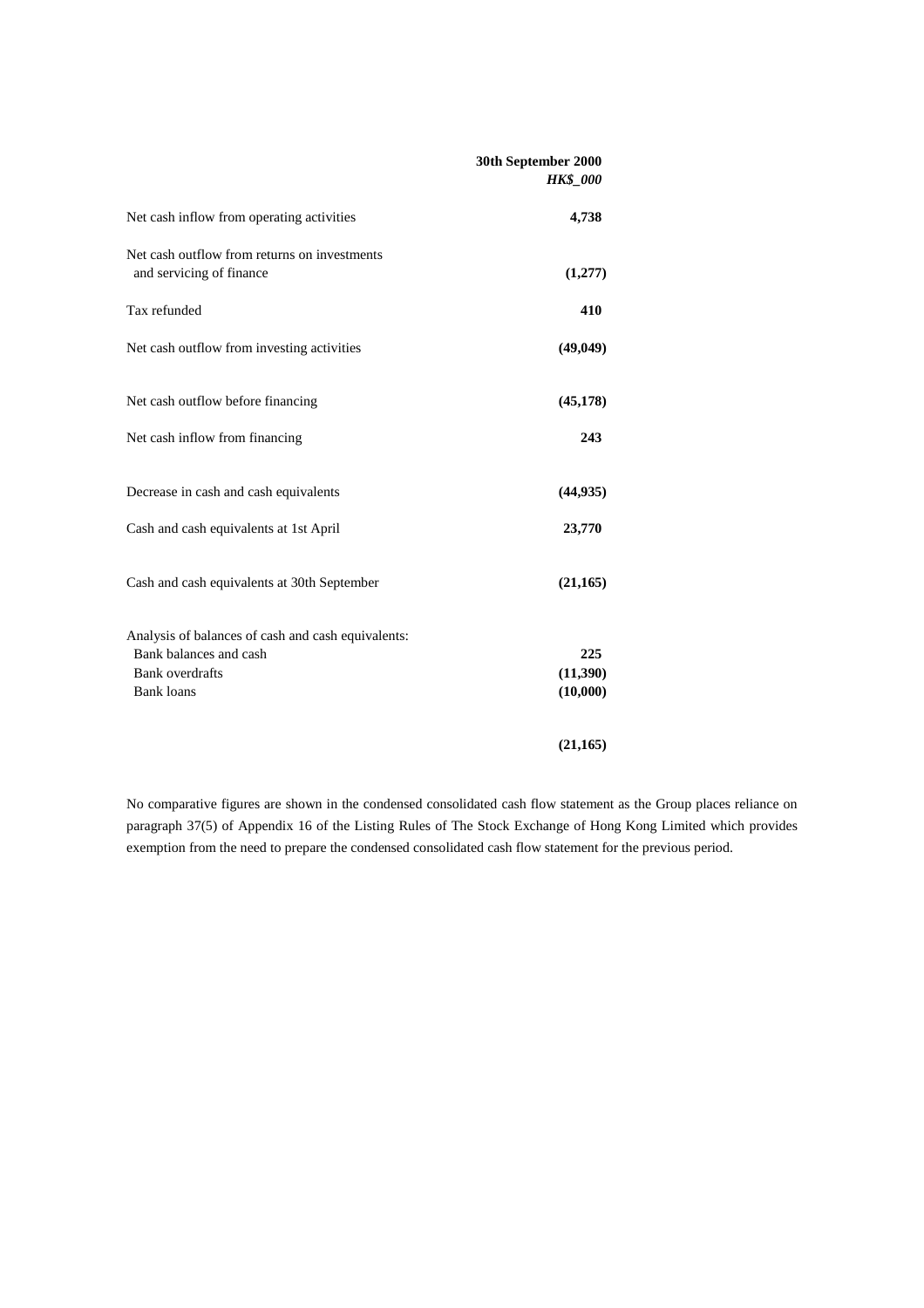### **NOTES TO CONDENSED INTERIM FINANCIAL STATEMENTS:**

#### **1 Principal accounting policies**

These unaudited condensed consolidated interim financial statements (\_interim financial statements\_) are prepared in accordance with Hong Kong Statement of Standard Accounting Practice (\_SSAP\_) No. 25 \_Interim Financial Reporting\_ issued by the Hong Kong Society of Accountants and Appendix 16 of the Listing Rules of The Stock Exchange of Hong Kong Limited.

The accounting policies and methods of computation used in the preparation of these interim accounts are consistent with those used in the annual financial statements for the year ended 31st March 2000. The interim financial statements should be read in conjunction with the 2000 annual financial statements.

As a result of the adoption of the revised Statement of Standard Accounting Practice No. 1 \_Presentation of financial statements\_ issued by the Hong Kong Society of Accountants, certain comparative figures have been reclassified and extended accordingly.

#### **2 Turnover and segment information**

The group is principally engaged in the production and distributions of films and programs, film exhibition, film rights sub-licensing and provision of information technology and related services. Revenues by principal activities recognised during the period are as follows:

|                                      |                 |                                             | Operating        |                  |  |  |                |
|--------------------------------------|-----------------|---------------------------------------------|------------------|------------------|--|--|----------------|
|                                      |                 |                                             | profit/(loss)    |                  |  |  |                |
| <b>Unaudited</b><br>six months ended |                 |                                             | <b>Unaudited</b> |                  |  |  |                |
|                                      |                 |                                             |                  | six months ended |  |  |                |
|                                      |                 |                                             |                  |                  |  |  | 30th September |
| 2000                                 | 1999            | 2000                                        | 1999             |                  |  |  |                |
| <b>HK\$</b> 000                      | <b>HK\$</b> 000 | <b>HK\$</b> 000                             | <b>HK\$ 000</b>  |                  |  |  |                |
|                                      |                 |                                             |                  |                  |  |  |                |
|                                      |                 |                                             |                  |                  |  |  |                |
| 89,742                               | 70,922          | 10,096                                      | (1,453)          |                  |  |  |                |
|                                      |                 |                                             |                  |                  |  |  |                |
| 17,043                               | 17,493          | 989                                         | (150)            |                  |  |  |                |
|                                      |                 |                                             |                  |                  |  |  |                |
|                                      |                 |                                             |                  |                  |  |  |                |
|                                      |                 |                                             |                  |                  |  |  |                |
| 2,037                                | 821             | 502                                         | (355)            |                  |  |  |                |
| 600                                  | 1,423           | 173                                         | 962              |                  |  |  |                |
|                                      |                 |                                             | (996)            |                  |  |  |                |
|                                      | 109,422         | <b>Turnover</b><br>30th September<br>90,659 | 11,760           |                  |  |  |                |

No geographical analysis is provided as less than 10% of the consolidated turnover and of the consolidated trading results of the Group are attributable to markets outside Hong Kong.

### **3 Operating profit/(loss)**

Operating profit/(loss) is stated after crediting and charging the following: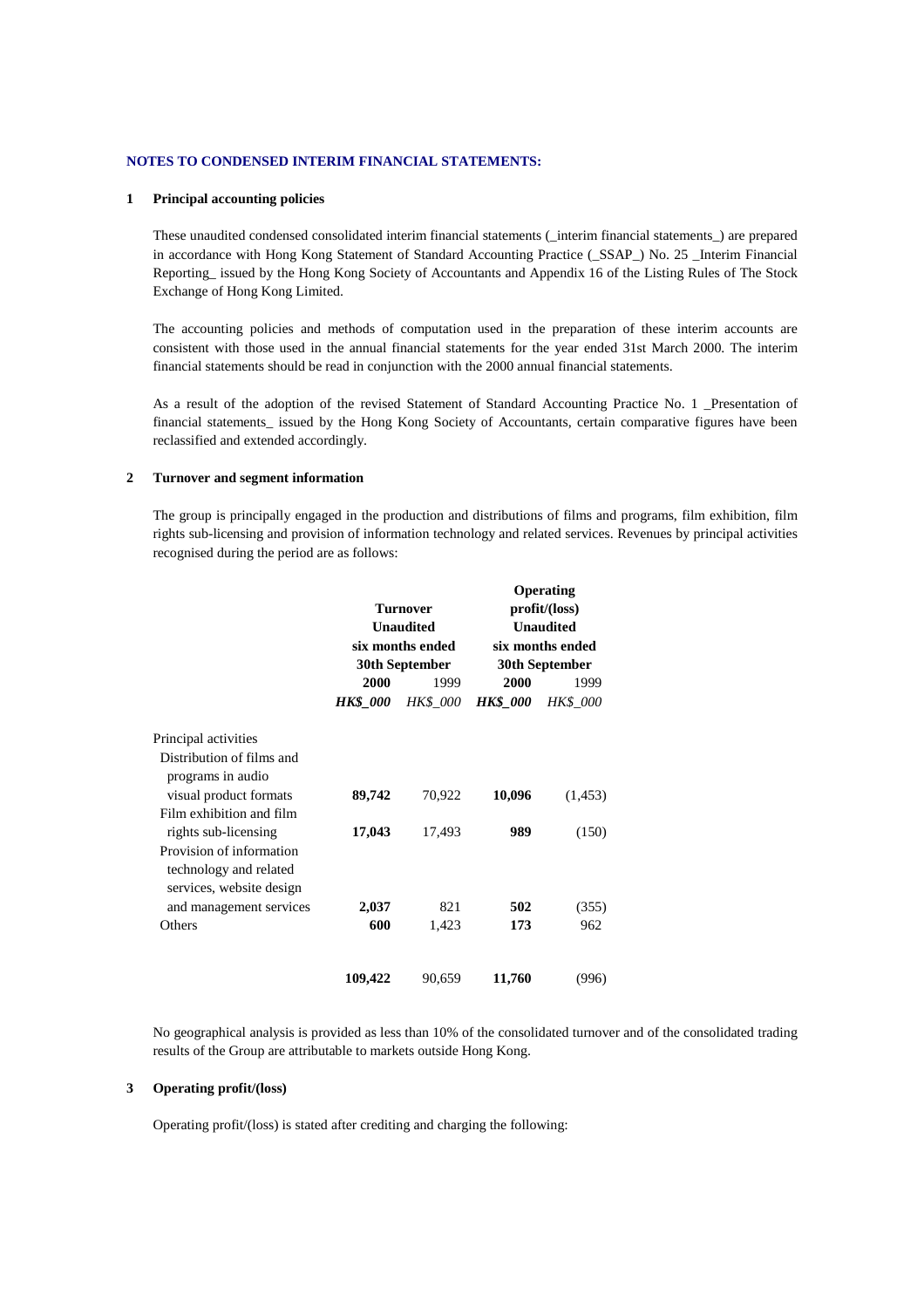|                                                                                                                                      | <b>Unaudited</b><br>Six months ended<br>30th September |                 |
|--------------------------------------------------------------------------------------------------------------------------------------|--------------------------------------------------------|-----------------|
|                                                                                                                                      | 2000                                                   | 1999            |
|                                                                                                                                      | HK\$_000                                               | <b>HK\$</b> 000 |
| Crediting                                                                                                                            |                                                        |                 |
| Gain on dilution of interest in an associated<br>company, net of premium on acquisition<br>of additional interest in that associated |                                                        |                 |
| company prior to the dilution                                                                                                        | 6,563                                                  |                 |
| Interest income                                                                                                                      | 636                                                    | 119             |
| Charging                                                                                                                             |                                                        |                 |
| Amortisation of film rights                                                                                                          | 10,268                                                 | 19,172          |
| Depreciation:                                                                                                                        |                                                        |                 |
| owned fixed assets                                                                                                                   | 7,874                                                  | 4,395           |
| leased fixed assets                                                                                                                  | 18                                                     | 620             |

#### **4 Taxation**

No provision for Hong Kong and overseas profits tax has been made as there are sufficient tax losses brought forward to set off against the assessable profit for the period.

The Group s jointly controlled entity in mainland China did not have any assessable income for mainland China tax purposes and accordingly no provision for mainland China taxation has been made in the accounts.

#### **5 Earnings/(loss) per share**

The calculation of basic earnings per share is based on the Group\_s profit attributable to shareholders of HK\$3,373,000 (1999: loss of HK\$2,819,000) and on the weighted average of 257,041,400 shares in issue during the period (1999: weighted average of 177,295,600 shares, adjusted to reflect the rights issue of shares in August 1999).

The outstanding share options as at 30th September 2000 have not been included in the calculation of the diluted earnings per share as the exercise of these share options would have an anti-dilutive effect.

### **6 Accounts receivable**

The ageing analysis of accounts receivable is as follows:

|                     | 30th             | 31st            |
|---------------------|------------------|-----------------|
|                     | <b>September</b> | March           |
|                     | 2000             | 2000            |
|                     | <b>HK\$</b> 000  | <b>HK\$ 000</b> |
| Current to 3 months | 27,019           | 12,500          |
| 4 to 6 months       | 654              | 736             |
| Over 6 months       | 3,008            | 4,158           |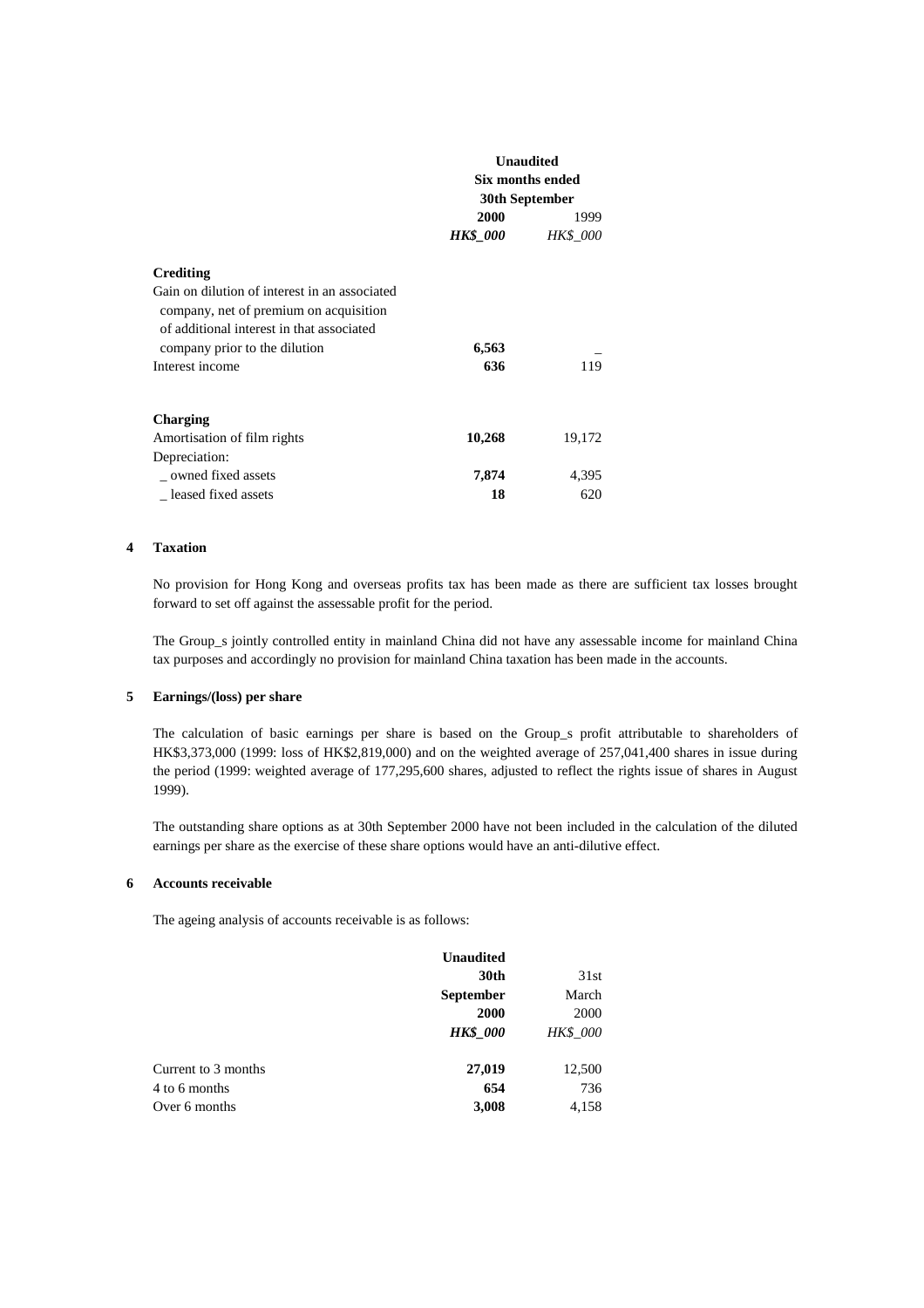### **30,681** 17,394

The sales of films and programs in audio visual product formats are with credit terms of 7 to 30 days. The turnover from film exhibition, film right sub-licensing and the provision of information technology and related services are on open account term. Certain balances are covered by customers\_ deposits placed with the Group.

### **7 Accounts payable**

The ageing analysis of accounts payable is as follows:

|                     | <b>Unaudited</b> |          |
|---------------------|------------------|----------|
|                     | 30th             | 31st     |
|                     | <b>September</b> | March    |
|                     | 2000             | 2000     |
|                     | <b>HK\$</b> 000  | HK\$_000 |
| Current to 3 months | 3,733            | 3,456    |
| 4 to 6 months       | 3,202            | 4,542    |
| Over 6 months       | 2,297            | 1,879    |
|                     | 9,232            | 9,877    |

### **8 Long term liabilities**

|                                                        | <b>Unaudited</b> |                 |
|--------------------------------------------------------|------------------|-----------------|
|                                                        | 30th             | 31st            |
|                                                        | <b>September</b> | March           |
|                                                        | 2000             | 2000            |
|                                                        | <b>HK\$</b> 000  | <b>HK\$</b> 000 |
| Secured bank loans ( <i>note</i> $(a)$ )               | 24,947           | 24,551          |
| Obligations under finance leases ( <i>note</i> $(b)$ ) | 81               | 77              |
|                                                        | 25,028           | 24,628          |
| Current portion of long-term liabilities               | (16, 048)        | (12, 442)       |
|                                                        | 8,980            | 12,186          |

### **8 Long term liabilities** *(cont\_d)*

(a) Secured bank loans are repayable in the following periods:

| Unaudited        |                 |
|------------------|-----------------|
| 30th             | 31st            |
| <b>September</b> | March           |
| 2000             | 2000            |
| <b>HK\$</b> 000  | <b>HK\$</b> 000 |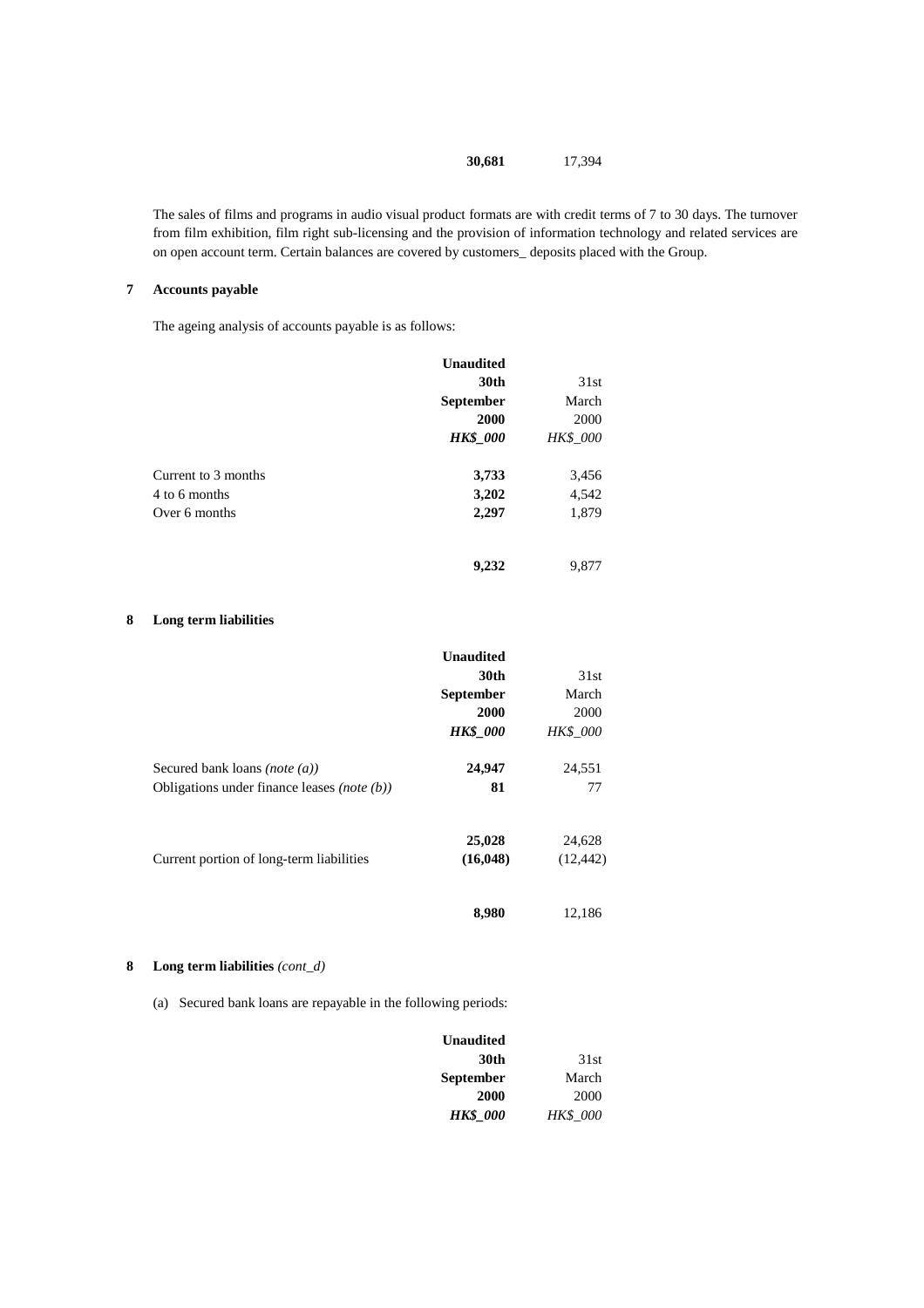| Within one year | 16,020 | 12,426 |
|-----------------|--------|--------|
| Over one year   | 8.927  | 12,125 |
|                 | 24,947 | 24,551 |

(b) Obligations under finance leases are repayable in the following periods:

|                 | <b>Unaudited</b> |          |
|-----------------|------------------|----------|
|                 | 30th             | 31st     |
|                 | <b>September</b> | March    |
|                 | 2000             | 2000     |
|                 | <b>HK\$_000</b>  | HK\$_000 |
| Within one year | 28               | 16       |
| Over one year   | 53               | 61       |
|                 |                  |          |
|                 | 81               | 77       |

#### **9 Share capital**

|                                               | <b>Authorised</b><br>(Ordinary shares of<br>HK\$0.1 each)             |                 |
|-----------------------------------------------|-----------------------------------------------------------------------|-----------------|
|                                               | No. of shares<br>(Thousands)                                          | <b>HK\$ 000</b> |
| At 31st March 2000 and                        |                                                                       |                 |
| 30th September 2000                           | 3,000,000                                                             | 300,000         |
|                                               | <b>Issued and fully paid</b><br>(Ordinary shares of<br>$HK$0.1$ each) |                 |
|                                               | No. of shares<br>(Thousands)                                          | <b>HK\$</b> 000 |
| At 31st March 2000 and<br>30th September 2000 | 257,042                                                               | 25,704          |

In August 2000, the board of directors of the Company proposed a bonus issue on a basis of two bonus shares, credited as fully paid by way of capitalisation, for every one existing share held by shareholders on 28th September 2000, subject to the following conditions:

- (i) the approval by the shareholders at the Annual General Meeting held on 28th September 2000;
- (ii) the Listing Committee of the Hong Kong Stock Exchange granting the listing of and permission to deal in the bonus shares and
- (iii) (if required) the Bermuda Monetary Authority granting permission for the issue and transfer of the bonus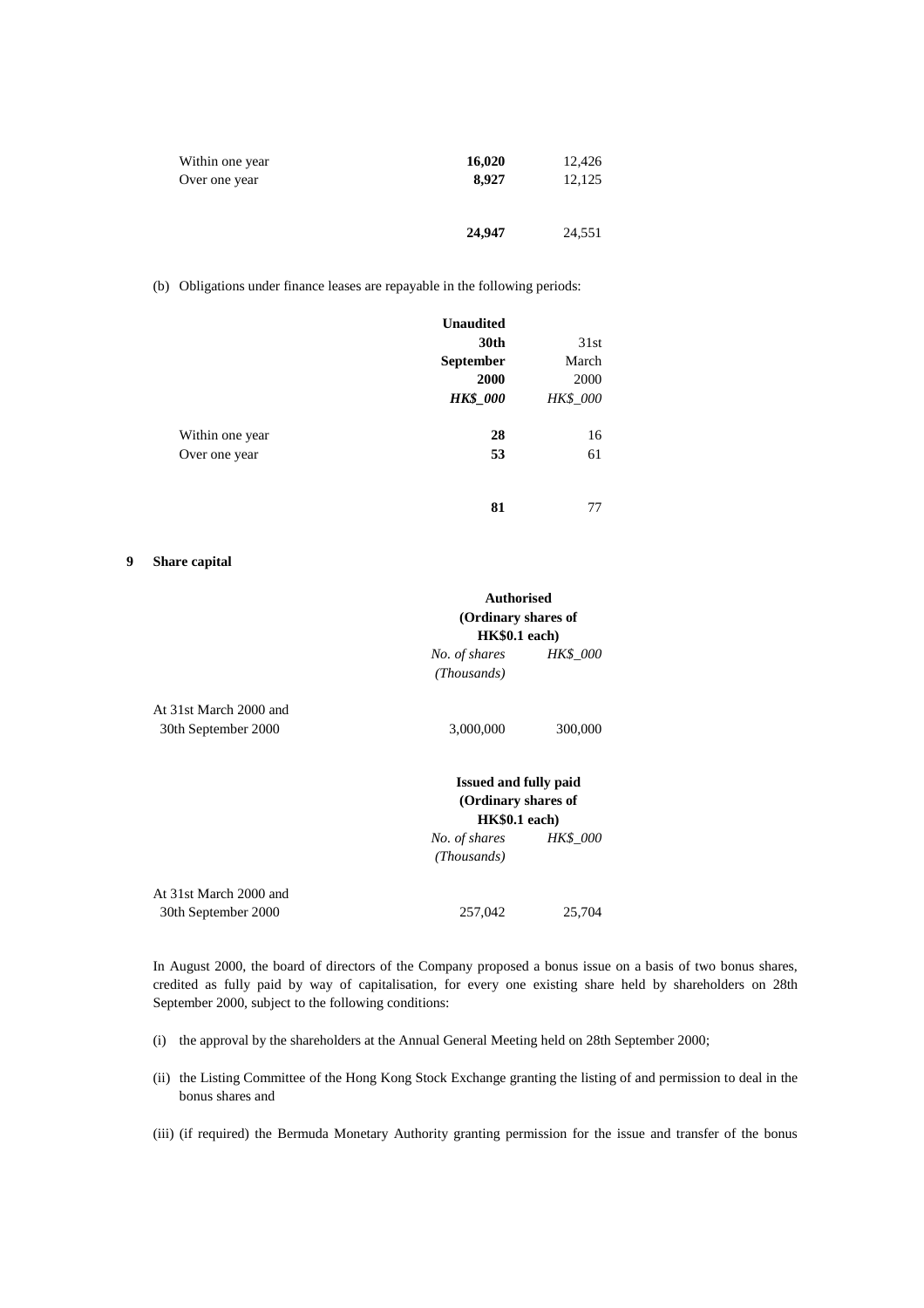#### shares.

The bonus issue became unconditional in 13th October 2000 and 514,082,800 new shares were issued by capitalising HK\$51,408,000 through a debit to the share premium account of the Company. The bonus shares ranked pari passu in all respects with the existing issued shares of the Company.

# **9 Share capital** *(cont\_d)*

In relation to the bonus issue, the exercise price of the outstanding share options of the Company granted on 28th January 2000 was also adjusted from HK\$3.38 to HK\$1.1267 per share and the total number of outstanding share options increased from 20,000,000 to 60,000,000.

### **10 Reserves**

|                           |                 |                 |                                        | Investment | Other                         |                 |                 |
|---------------------------|-----------------|-----------------|----------------------------------------|------------|-------------------------------|-----------------|-----------------|
|                           |                 | Contri-         |                                        |            | properties properties Accumu- |                 |                 |
|                           | <b>Share</b>    |                 | buted Exchange revaluation revaluation |            |                               | lated           |                 |
|                           | premium         |                 | surplus difference                     | reserve    | reserve                       | losses          | <b>Total</b>    |
|                           | <b>HK\$ 000</b> | <b>HK\$ 000</b> | HK\$_000 HK\$_000 HK\$_000             |            |                               | <b>HK\$</b> 000 | <b>HK\$</b> 000 |
| At 1st April 2000         | 274,303         | 118,620         | (306)                                  | 4,583      | 3,329                         | (48,088)        | 352,441         |
| Profit for the period     |                 |                 |                                        |            |                               | 3,373           | 1,810           |
|                           |                 |                 |                                        |            |                               |                 |                 |
| At 30th September<br>2000 | 274,303         | 118,620         | (306)                                  | 4,583      | 3,329                         | (44, 715)       | 355,814         |
| At 1st April 1999         | 146,334         | 128,545         | (306)                                  | 5,541      |                               | (66, 183)       | 213,931         |
| Share premium on issue    |                 |                 |                                        |            |                               |                 |                 |
| of shares, net of         |                 |                 |                                        |            |                               |                 |                 |
| issuing expenses          | 48,791          |                 |                                        |            |                               |                 | 48,791          |
| Loss for the period       |                 |                 |                                        |            |                               | (2,819)         | (2,819)         |
|                           |                 |                 |                                        |            |                               |                 |                 |
| At 30th September<br>1999 | 195,125         | 128,545         | (306)                                  | 5,541      |                               | (69,002)        | 259,903         |

### **11 Capital and financial commitments**

As at 30th September 2000, the Group had capital and financial commitments not provided for in these financial statements as follows:

| 31st            | <b>Unaudited</b><br>30th |                                                                  |     |
|-----------------|--------------------------|------------------------------------------------------------------|-----|
| March           | <b>September</b>         |                                                                  |     |
| 2000            | 2000                     |                                                                  |     |
| <b>HK\$</b> 000 | <b>HK\$</b> 000          |                                                                  |     |
| 58,800          | 39,216                   | Capital commitment in respect of<br>properties under development | (i) |

(ii) Commitment in respect of the acquisition of additional interest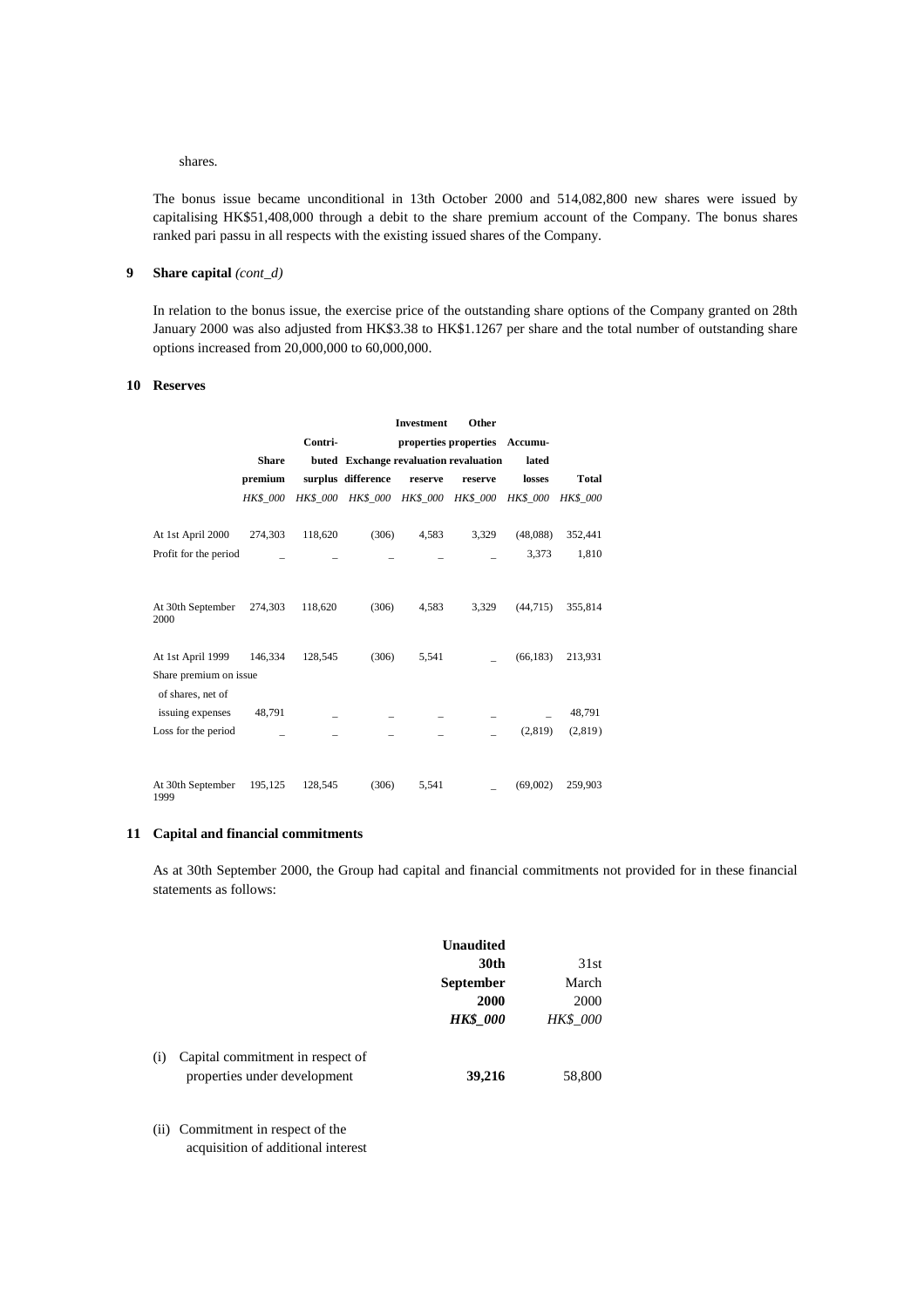| in an associated company                                                                   |                  | 2,000            |
|--------------------------------------------------------------------------------------------|------------------|------------------|
| (ii) Other commitments in respect of<br>$-$ film production<br>_ film licensing agreements | 19,540<br>28,988 | 24,976<br>31,401 |
|                                                                                            | 48,528           | 56,377           |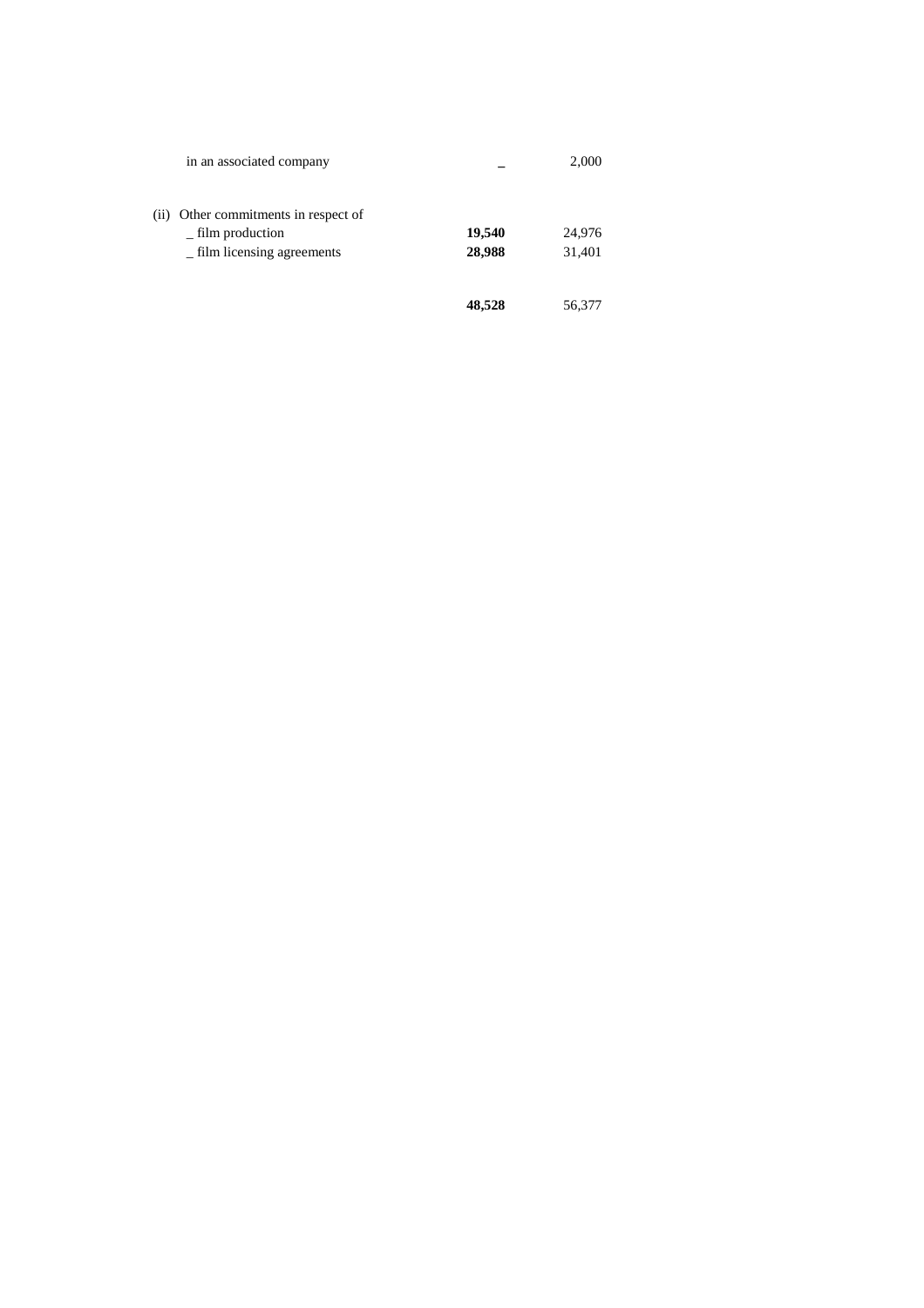#### **MANAGEMENT DISCUSSION AND ANALYSIS**

#### **FINANCIAL HIGHLIGHTS**

|                                 |                | <b>Unaudited</b> |               |
|---------------------------------|----------------|------------------|---------------|
|                                 |                | six months ended |               |
|                                 | 30th September |                  |               |
|                                 | 2000           | 1999             | Change        |
|                                 | HK\$<br>000    | <b>HK\$</b> 000  |               |
| Turnover                        | 109,422        | 90,659           | $+20.7%$      |
| <b>Operating Profit/(Loss)</b>  | 18,323         | (996)            | $+HK$19.3 M$  |
| Profit/(Loss) Attributable      |                |                  |               |
| to Shareholders                 | 3,373          | (2,819)          | $+HK$6.2 M$   |
| Basic Earnings/(Loss) per Share | 1.31 cents     | $(1.59)$ cents   | $+2.90$ cents |

#### **Overview of the Group**

Comparing with last period, total turnover has increased by 20.7% whereas turnover for film and program distribution in audio visual format has increased noticeably by 26.5% which was mainly attributed to the devoting efforts by the Hong Kong Government in fighting against piracy and also the result of Group s active additions of popular titles in our prolific film library with films and programs of blockbusters, TV series of Chinese famous readings, collections of well-known Japanese directors, documentary series of introducing Chinese custom and medicated meals, nature, animal and the famous Chinese historical person epic TV series.

While the turnover for film exhibition and film rights sub-licensing has slightly decreased by 2.6% in the period under review, income from provision of information technology and related services, website design and management services demonstrated a strong growth of 148% comparing with last period. This is the desirable result enjoyed by the Group since its wholly owned subsidiary Mei Ah Webcast International Corporation Limited, holding a Public Non-Exclusive Telecommunications Service (PNets) License from March 1996 onwards, providing network technology supportive services as well as technological consultancy to reputable local and overseas customers, has further accredited the ISO 9001 Certificate in May 2000 in recognition of its quality of services and standing in the industry.

Apart from the above, a net gain on dilution of interest in China 10K.com, an associated company which is engaged in the provision of internet content and e-commerce business, amounting to HK\$6,563,000, was recognised in the consolidated profit and loss account in the period under review, This gain on dilution arose upon the capital contributions to China 10K.com at premium by two independent investors which contributed a total consideration of cash of approximately HK\$24,500,000 and 20,330,000 shares of New World Cyberbase Limited, one of the independent investors of which shares are listed on the Hong Kong Stock Exchange.

With the Group s continuing efforts of effective cost control and improvement in turnover, the Group has turned last period operating loss of HK\$996,000 into current period operating profit of HK\$18,323,000 and Profit Attributable to Shareholders of HK\$3,373,000 after sharing of losses of associated companies (1999: Loss attributable to shareholders of HK\$2,819,000).

#### **Prospects**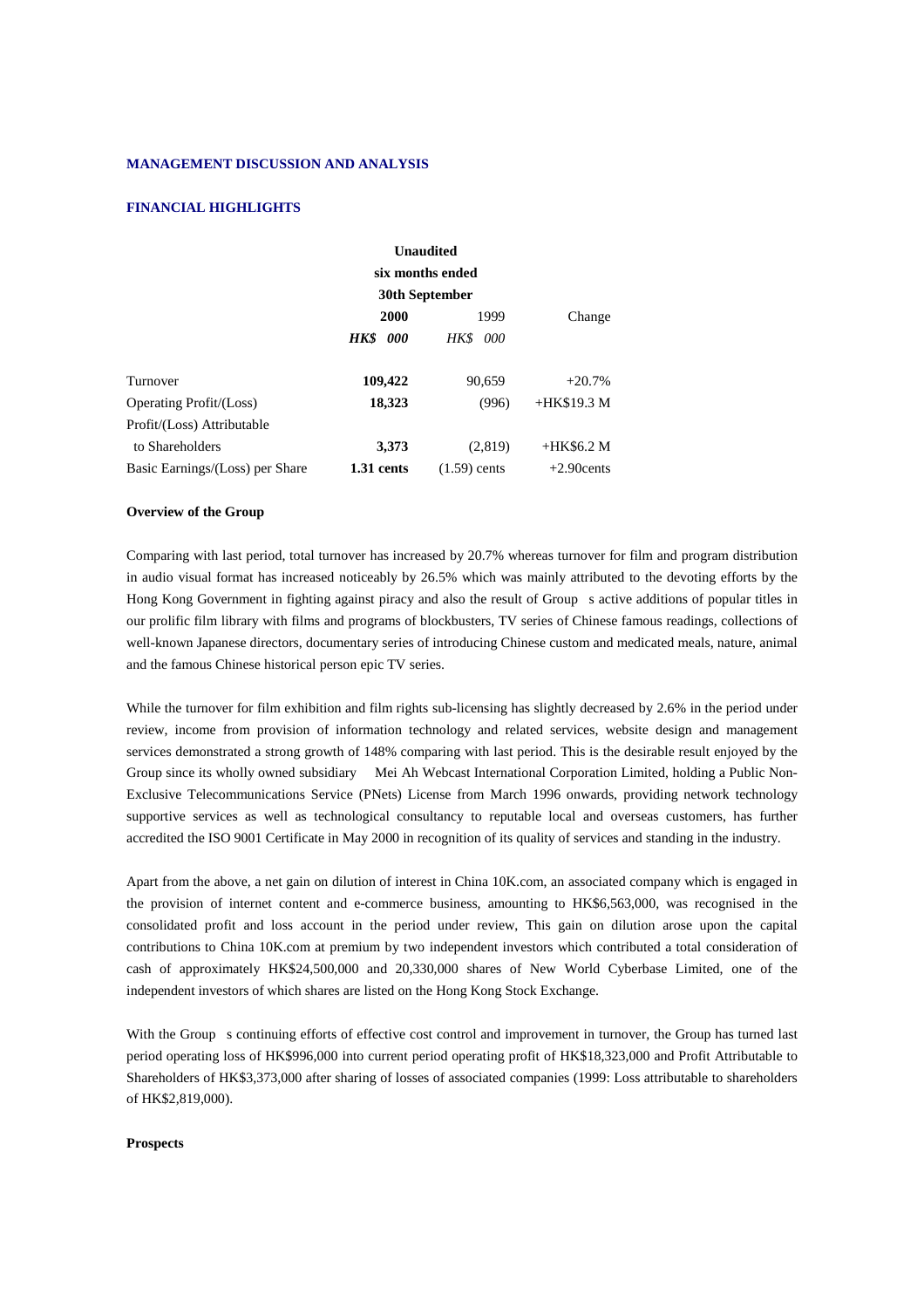The Group has long been a mainstay of the home entertainment industry, looked to by millions of Chinese for the films and tele-features we produce and distribute. We have been extraordinarily successful in our ventures, and can boast a film library of popular titles that is the most prolific of any in Hong Kong.

The Group s transformation and extension of business segment to the provision of information technology supportive services and technological consultancy services denoted the Group s widen sources of the income. Our major sharing of loss in an associated company an Internet Content Provider (ICP) during the period has affected our result for the Profit attributable to Shareholders, nonetheless, the associated company has underwent a re-organization keeping its daily operating cost to the optimal and meanwhile actively seeking business pursuits to be an omni media in providing eductainment materials to various institutes in widening the business scope.

Year 2001 will be a new milestone for the Group when all our offices, warehouses and production facilities are moved into the Mei Ah Group Centre in Tseung Kwan O in the first half of 2001. Furthermore, we expect greater cost saving and efficiency when all facilities, offices and management are located under one roof and in turn improved profit margin.

Looking forward with the improvement of spending sentiment of consumer, the strong economic growth of Hong Kong in the last few quarters and the favorable factors that will be brought by China upon entering the World Trade Organization, the Group is optimistic about the future growth and the results in the coming year.

#### **Liquidity and Financial Resources**

The Group has banking facilities amounting to HK\$61,790,000 (31st March 2000: HK\$61,790,000) of which 65.5% (31st March 2000: 64.3%) has been utilized as at 30th September 2000 to finance its normal trading operations.

At 30th September 2000, the trade receivables amounting to HK\$30.7 million, represented a 76.4% increase as compared to the balance at 31st March 2000 due mainly to the seasonality of sales, whereas inventories decreased by 11% as compared to the balance at 31st March 2000 were primarily due to the Summer clearance sale and the Group s healthy stock control procedures.

At 30th September 2000, total secured long-term bank borrowings of the Group which are denominated in HK Dollars amounted to HK\$24.9 million (at 31st March 2000: HK\$24.6 million), out of which, HK\$16 million are repayable within one year, HK\$6.3 million in the second to the fifth years and the remainder after the fifth year following the period under review.

The Group s gearing ratio at the period end was  $0.065$  (at 31st March 2000: 0.065) which was calculated based on the total long-term bank loans of HK\$24.9 million (at 31st March 2000: HK\$24.6 million) and shareholders funds of HK\$381.5 million (at 31st March 2000: HK\$378.1 million).

#### **Financial Risk Management**

In the normal course of business, the Group has no significant exposure to foreign exchange fluctuations as the Group s borrowings, turnover and purchases streams are primarily denominated in Hong Kong dollars.

Payment terms with customers are largely on credit. In order to minimize the credit risks associated with the trade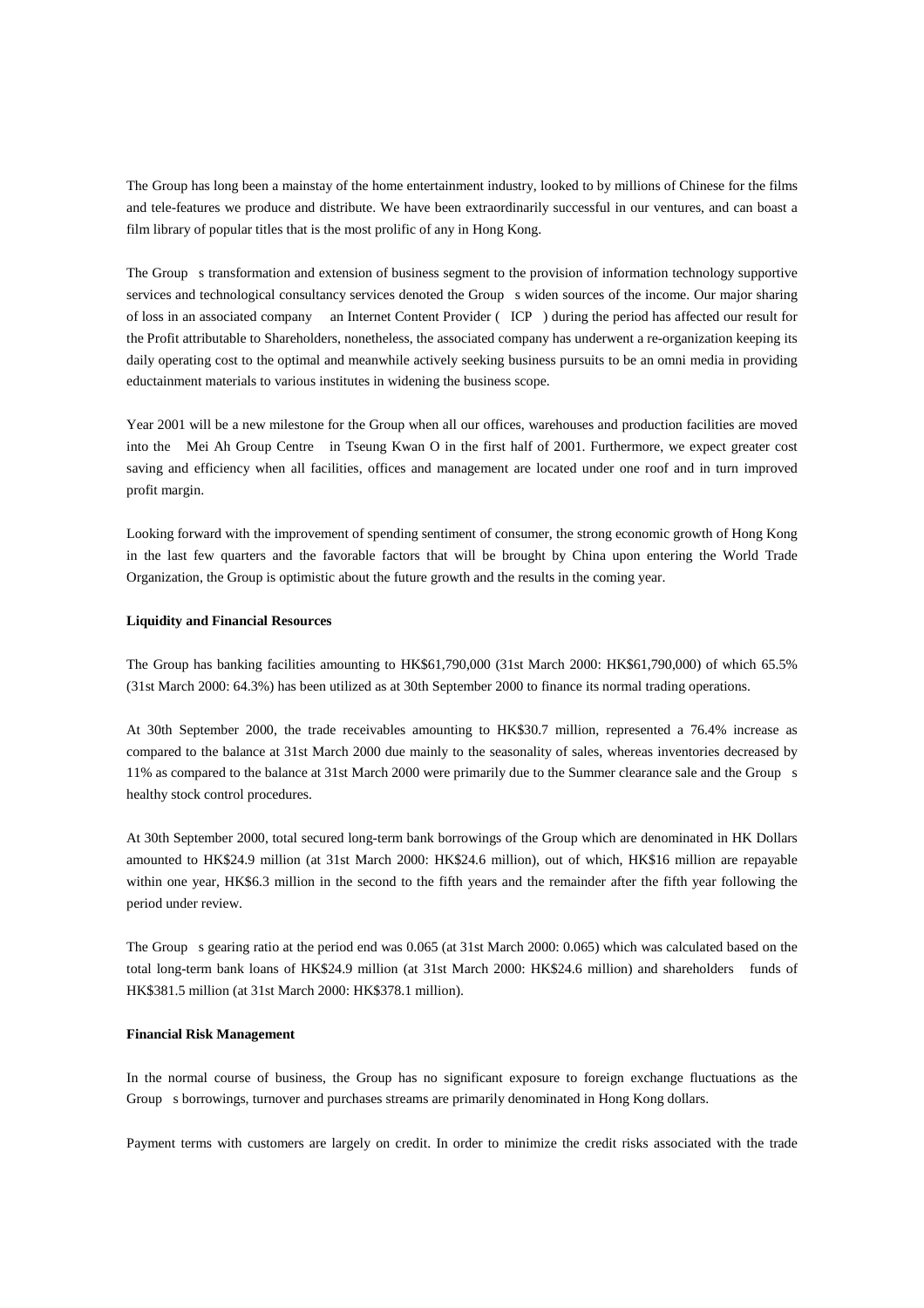receivables, credit evaluations of debtors are performed periodically and in some instances, where appropriate, corporate or personal guarantee is obtained. The bad debt has been insignificant.

#### **Material Investment of the Group**

During the six months ended 30th September 2000, the Group invested HK\$35.5 million in fixed assets. The expenditure in the period was mainly spent in the construction of the Group s headquarter and factory in Tseung Kwan O, namely the Mei Ah Group Centre. The Group s projected expenditure for the remainder of the year is about HK\$30 million, which is mainly for the final completion of the superstructure of the Mei Ah Group Centre and the fitting out works. This will be financed partly by internal resources and partly by long-term bank borrowings at Hong Kong prime rate that the Group had recently arranged with the bankers.

#### **Changes in the Composition of the Enterprise during the Interim Period**

As mentioned in the section Overview of the Group above, the Group s equity interest in China10K.com was diluted from 45% as at 31st March 2000 to 41% as at 30th September 2000. A net gain on dilution of interest in China 10K.com amounting to HK\$6,563,000, was recognised in the consolidated profit and loss account in the period under review. This gain on dilution arose upon the capital contributions to China 10K.com at premium by two independent investors which contributed a total consideration of cash of approximately HK\$24,500,000 and 20,330,000 shares of New World Cyberbase Limited, one of the independent investors of which shares are listed on the Hong Kong Stock Exchange.

### **Number and Remuneration of Employees**

Including the directors of the Group, as at 30th September 2000, the Group employed a total of 99 (30th September 1999: 75) full-time employees. Remuneration is reviewed annually and certain staffs are entitled to commission. In addition to the basic salaries, the Group also provides staff benefits including discretionary bonus, medical insurance scheme and contributory provident fund.

#### **Details of the Charges on Group Assets**

Banking facilities granted by banks to the Group are secured by the following:

- (a) legal charges over certain properties and plant and machinery held by the Group with an aggregate carrying value of HK\$32,033,000 (31st March 2000: HK\$32,167,000) and HK\$16,280,000 (31st March 2000: HK\$19,252,000).
- (b) charges over bank balances of the Group amounted to HK\$ nil (31st March 2000: HK\$14,000,000); and
- (c) corporate guarantees executed by the Company.

### **OTHER DISCLOSURES**

### **Interim Dividend**

The directors do not recommend the payment of an interim dividend.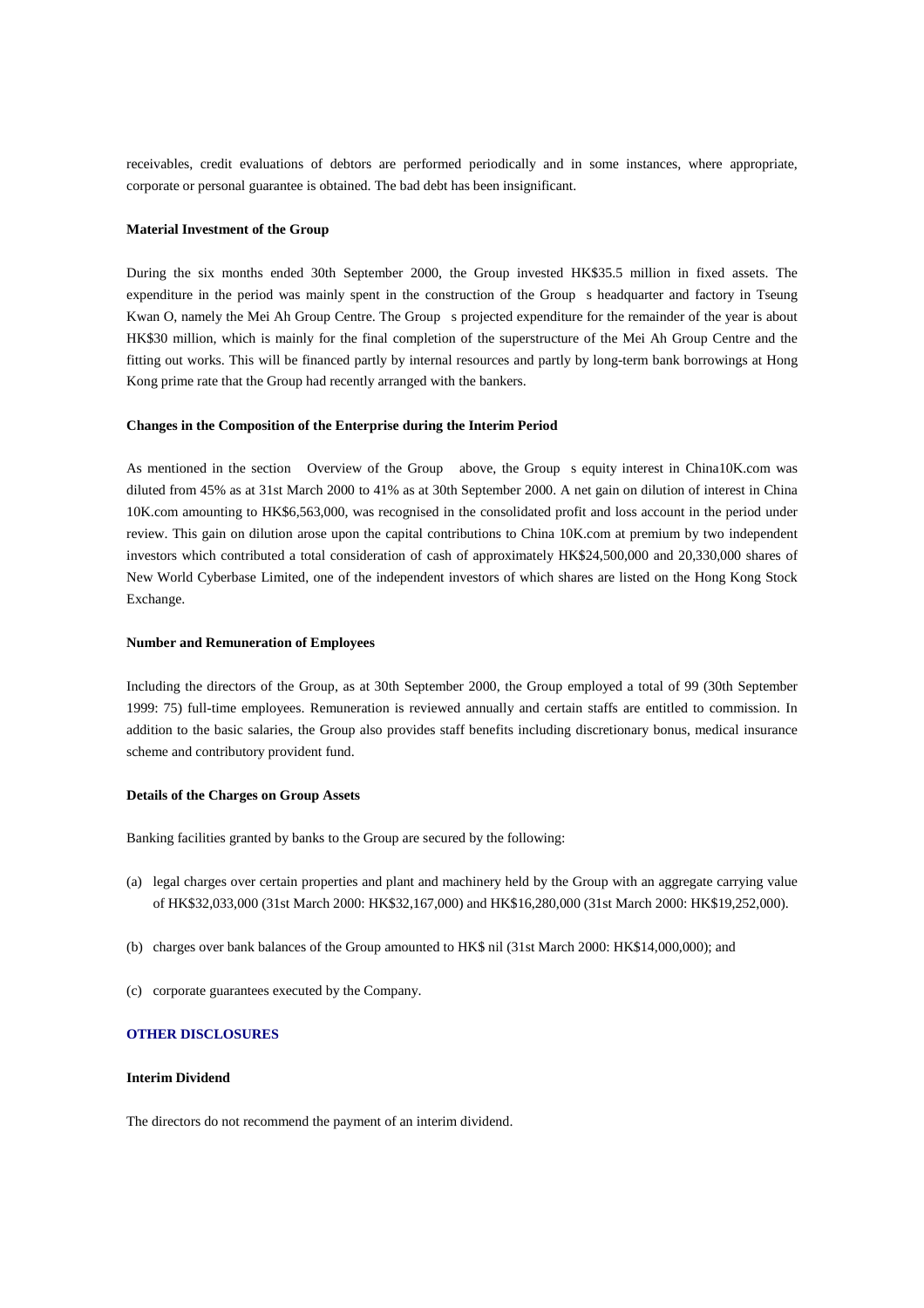#### **DIRECTORS INTERESTS IN EQUITY OR DEBT SECURITIES**

As at 30 September 2000, the interests of the directors, chief executives and their associates in the shares and share options of the Company and its associated corporations (within the meaning of the Securities (Disclosure of Interests) Ordinance (SDI Ordinance)), as recorded in the register maintained by the Company under Section 29 of the SDI Ordinance or as notified to the Company were as follows:

#### **(a) Ordinary shares of HK\$0.1 each**

|                   | Number of shares beneficially held |                                 |                                  |
|-------------------|------------------------------------|---------------------------------|----------------------------------|
|                   | <b>Personal</b>                    | Family                          | Corporate                        |
| Name of director  | interest                           | interest                        | interest                         |
| Mr LI Kuo Hsing   | 3,312,500                          | 12,656,250<br><i>Note</i> $(a)$ | 115,975,170<br><i>Note</i> $(b)$ |
| Mr TONG Hing Chi  | 1,125,000                          |                                 |                                  |
| Mr CHAN Ngan Piu  | 675,000                            |                                 |                                  |
| Mr CHAU Kei Leung | 2,043,000                          |                                 |                                  |

*Notes:*

(a) These shares are held by Mrs LI Pik Lin, the spouse of Mr LI Kuo Hsing.

(b) These shares are held by Kuo Hsing Holdings Limited, a company beneficially owned by Mr LI Kuo Hsing.

In addition, Mr LI Kuo Hsing holds non-voting deferred shares of HK\$1 each in the following subsidiaries:

|                                         | <b>Number of shares</b> |  |
|-----------------------------------------|-------------------------|--|
|                                         | beneficially held       |  |
| Mei Ah Laser Disc Company Limited       | 100,000                 |  |
| Mei Ah Video Production Company Limited | 10,000                  |  |
| Mei Ah Investment Company Limited       | 500,000                 |  |

Save as aforesaid, none of the directors and chief executives (including their spouse and children under 18 years of age) had any other interests in the shares in the Company and its associated corporations (within the meaning of the SDI Ordinance) which had been entered in the register kept by the Company pursuant to Section 29 of the SDI Ordinance.

### **(b) Share options**

On 24th September 1993, a share option scheme (the Share Option Scheme) was approved by the shareholders of the Company under which its directors may, at their discretion, invite employees of the group including any executive directors to take up options (the Share Options) to subscribe for ordinary shares of HK\$0.1 each in the Company subject to the terms and conditions stipulated therein.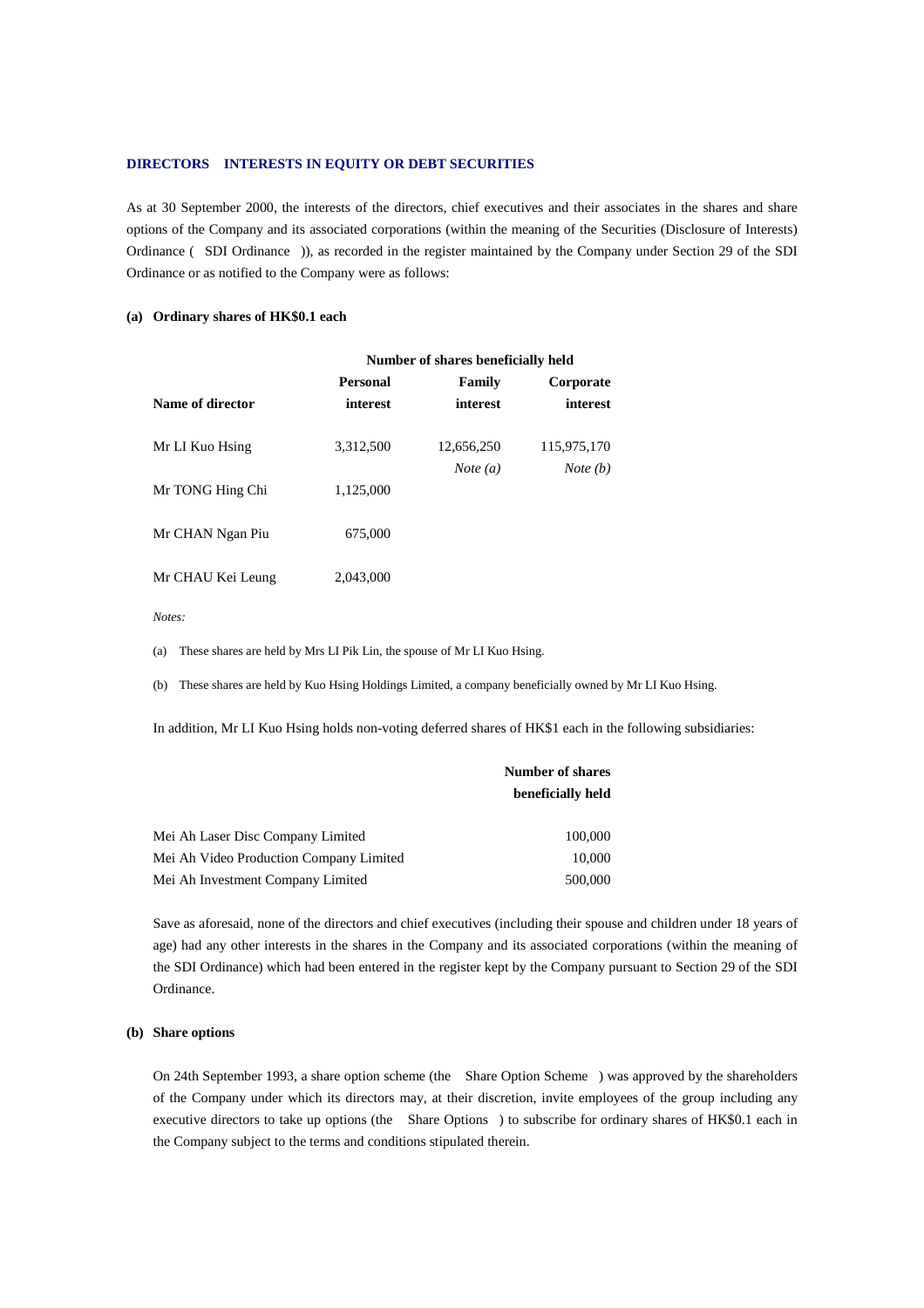On 28th January 2000, the Company granted Share Options to the following directors to acquire shares of HK\$0.1 each in the Company at an exercise price of HK\$3.38 per share\*:

|                         | *Number of Share       |  |
|-------------------------|------------------------|--|
|                         | <b>Options granted</b> |  |
| <b>Name of Director</b> | before Bonus issue     |  |
| Mr LI Kuo Hsing         | 5,000,000              |  |
| Mr TONG Hing Chi        | 4,500,000              |  |
| Mr CHAU Kei Leung       | 4,500,000              |  |

The Share Options are exercisable from 19th August 2000 to 18th August 2002.

Apart from the above, at no time during the year was the Company or its subsidiaries a party to any arrangements to enable the directors and chief executives (including their spouse and children under 18 years of age) to acquire benefits by means of the acquisition of shares in, or debentures of, the Company or any other body corporate.

*\*Remarks:* On 13th October 2000, the date that the bonus issue became unconditional, both the exercise price and the share options granted were adjusted in the manner as disclosed in note 9 to the Condensed Interim Financial Statements.

#### **SUBSTANTIAL SHAREHOLDERS**

At 30th September 2000 the register of substantial shareholders maintained under Section 16(1) of the SDI Ordinance shows that the Company had not been notified of any substantial shareholders interest, being 10% or more of the Companys issued share capital, other than those of the directors, chief executives and their associates as disclosed above.

### **CODE OF BEST PRACTICE**

None of the directors of the Company is aware of any information which would indicate that the Group is not, or was not, in compliance with the Code of Best Practice as set out in Appendix 14 of in the Listing Rules of The Stock Exchange of Hong Kong Limited at any time during the six months ended 30th September 2000, except that the nonexecutive directors are not appointed for a specific term. The non-executive directors are subjected to retirement by rotation and re-election at the annual general meeting in accordance with the Companys Bye-laws. In the opinion of the directors, this meets the same objective as the Code of Best Practice.

### **AUDIT COMMITTEE**

An Audit Committee has been established on 8th December 1999 to act in an advisory capacity and make recommendations to the Board of Directors. Its members currently included the two independent non-executive directors, namely Mr LEE Man Kwong and Mr CHEUNG Kung Tai.

The Audit Committee has reviewed with management the accounting principles and practices adapted by the Group and discussed auditing, internal controls and financial reporting matters including a review of the unaudited interim accounts for the six months ended 30th September 2000.